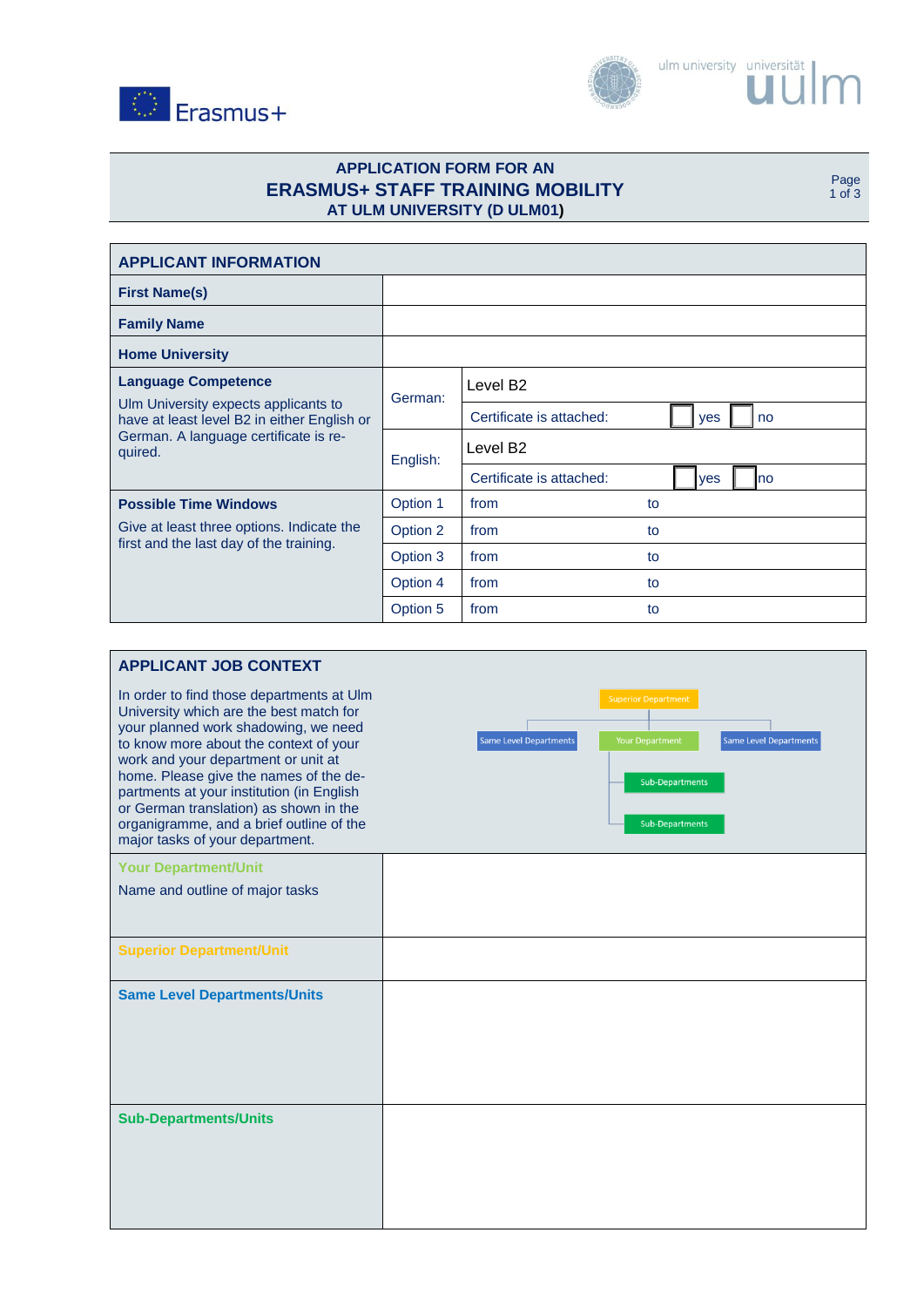



## **APPLICATION FORM FOR AN ERASMUS+ STAFF TRAINING MOBILITY: WORK SHADOWING AT ULM UNIVERSITY (D ULM01)**

Page 2 of 3

| <b>APPLICANT JOB DESCRIPTION</b>                                                                    |              |  |  |
|-----------------------------------------------------------------------------------------------------|--------------|--|--|
| Please describe to us your current job as well es your professional and educational background      |              |  |  |
| <b>Title of Your Current Position</b>                                                               |              |  |  |
| <b>Working in this Position since</b>                                                               | (Month/Year) |  |  |
| <b>Description of Major Tasks and Re-</b><br>sponsibilities in this Job                             |              |  |  |
| <b>Previous Jobs</b><br><b>Major Tasks and Responsibilities</b>                                     |              |  |  |
| <b>Education / Studies</b><br><b>Professional Training</b><br><b>Qualifications and Competences</b> |              |  |  |